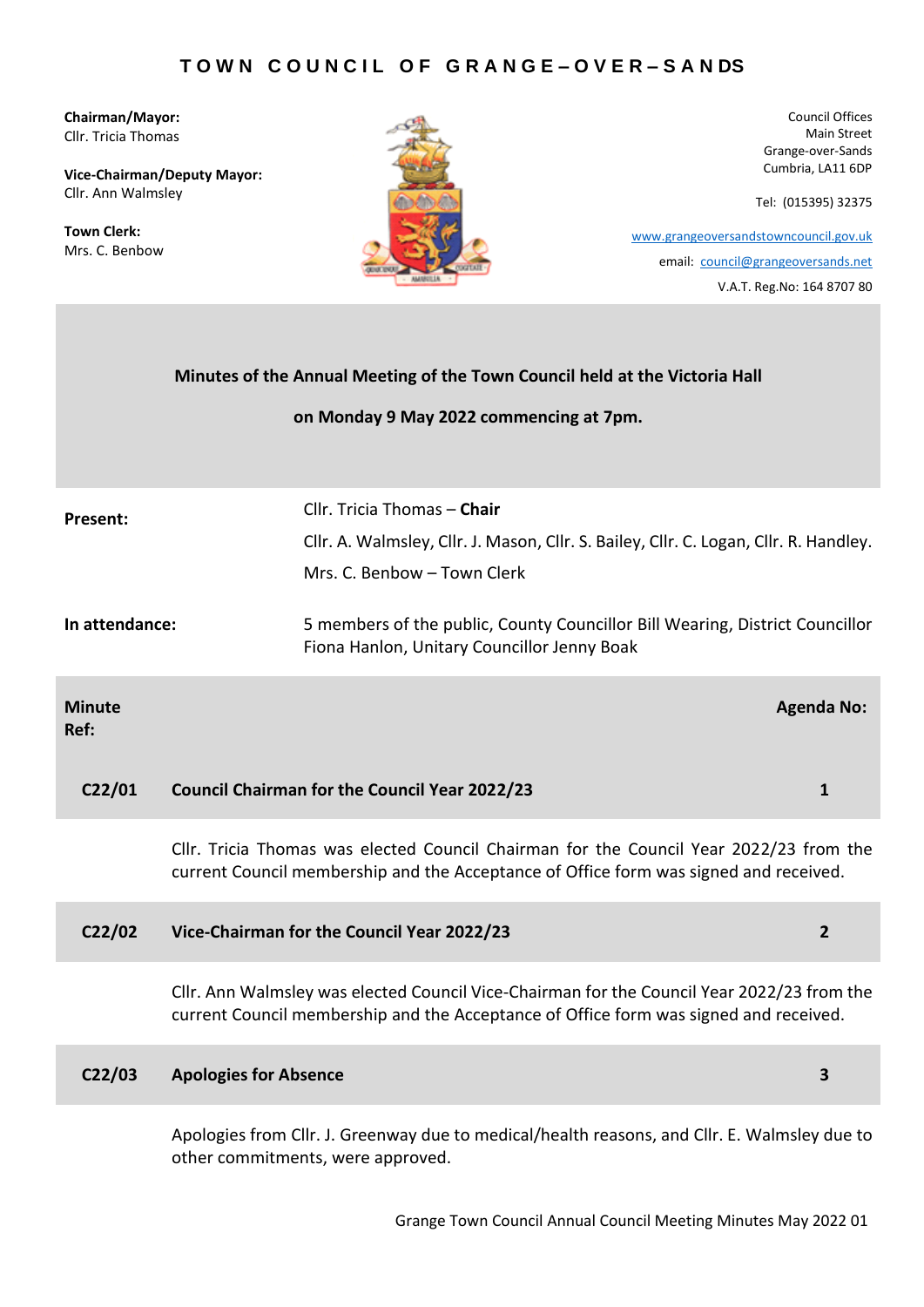#### **C22/04 Reports**

**District Council Report**

District Councillor Peter Endsor sent his apologies.

District Councillor Robin Ashcroft reported:

a. **Local Government Reorganisation** - Westmorland and Furness Shadow Unitary Authority is now running parallel with South Lakeland District Council.

**4**

b. **Lido and Promenade Refurbishment** – works are further delayed, due to planning permission complications. They are now expected to start Autumn 2022.

Town Councillors expressed strong concerns about the delays, the desperate state of the playground, and the impact that all this is having on residents and tourists.

Cllr. Ashcroft confirmed that the playground renewal will be included as part of the overall development.

He advised the Town Council to contact the new SLDC lead officer for the works, to request a briefing, which Cllr. Ashcroft would attend.

*Cllr. Robin Ashcroft left the meeting.*

# **District Council Report**

District Councillor Fiona Hanlon reported:

- a. **Local Government Reorganisation**  Disappointed not to be elected to the Unitary Council, Cllr. Hanlon committed to hold the new Councillors to account on their election promises during the remainder of her tenure as Independent SLDC Councillor, and afterwards as a resident. The new Unitary Councillors were encouraged to work closely with the Town and Parish Councils.
- b. **Trickett's Path and Grant** SLDC have completed the new path from Yew Tree Recreation field to Trickett's Meadow. A grant from Roger Warren at POS Landcare to complete this is still available. Cllr. Hanlon is consulting local groups and councillors to determine projects which would benefit most from this substantial funding.
- c. **Ornamental Gardens** SLDC have removed all the tree debris from Storm Arwen.
- d. **Olive Way** SLDC are arranging planning permission for the 'Welcome to Grange' Board. The wildflower meadow was re-seeded by children from Mi-Newt Childcare.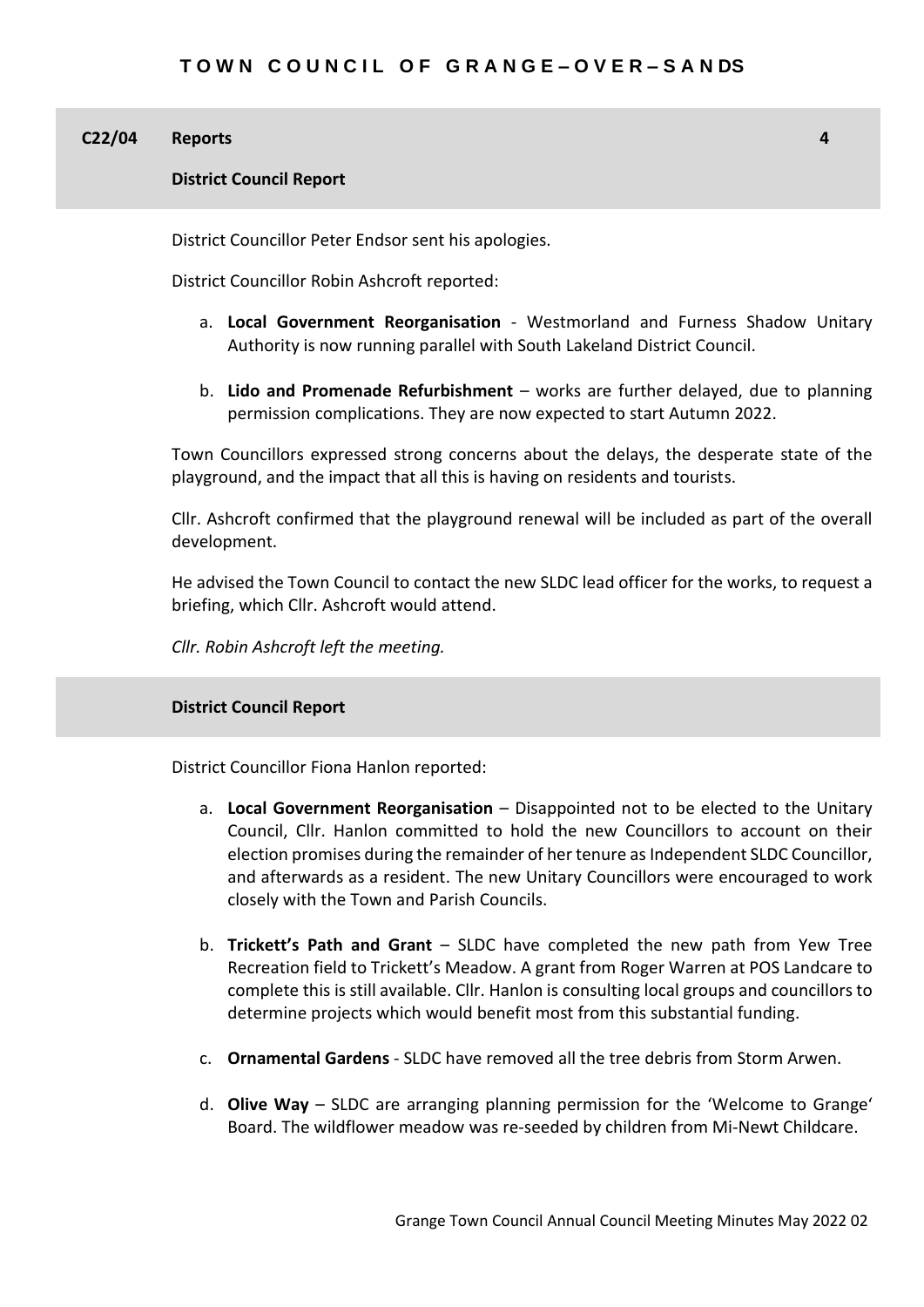- e. **Promenade** There have been several incidents in the Promenade shelters. PCSO Debbie Ross will be increasing visits to the area. SLDC immediately cleared dangerous items on several occasions. Cllr. Hanlon and SLDC officers are exploring options to provide temporary play facilities, should the playground be closed for safety reasons, and during refurbishment.
- f. **Planning** Cllr. Hanlon urged everyone concerned about over-development, pressure on infrastructure and services, and more second homes, to register concerns with SLDC Planning Department, the three new Unitary Councillors, SLDC Cllr. Ashcroft and Tim Farron MP. This can all be used as evidence that communities object to overdevelopment and dwindling opportunities for locals to buy and rent homes.
- g. **Network Rail** Cllr. Hanlon has been working with Network Rail about railway crossings and also with The Guides Trust, Kents Bank Station and Residents about Cross Bay Walks.

# **County Council Report**

County Councillor Bill Wearing reported:

- a. **Local Government Reorganisation** The Scrutiny Committee report has been circulated to the Town and Parish Councils.
- b. **Traffic**  Officers are investigating Cart Lane road markings.
- c. **Highways** Cllr. Wearing asked the Local Committee to approve two Speed Indicator Devices (SIDS) for the Grange area and for speed monitoring between the Fire Station and Risedale Hill.
- d. **Cumbria Joint Health Strategy** this Partnership aims to raise awareness of health matters for all ages.

# **Unitary Council Report**

Unitary Councillor Jenny Boak introduced herself and was welcomed to the meeting.

Cllr. Boak will be working alongside the two other newly elected Councillors for Westmorland and Furness Unitary Authority. These are Cllr. Sue Sanderson, who is presently also a County Councillor, and Cllr. Peter Endsor, who is presently also a South Lakeland District Councillor.

*County Councillor Bill Wearing left the meeting*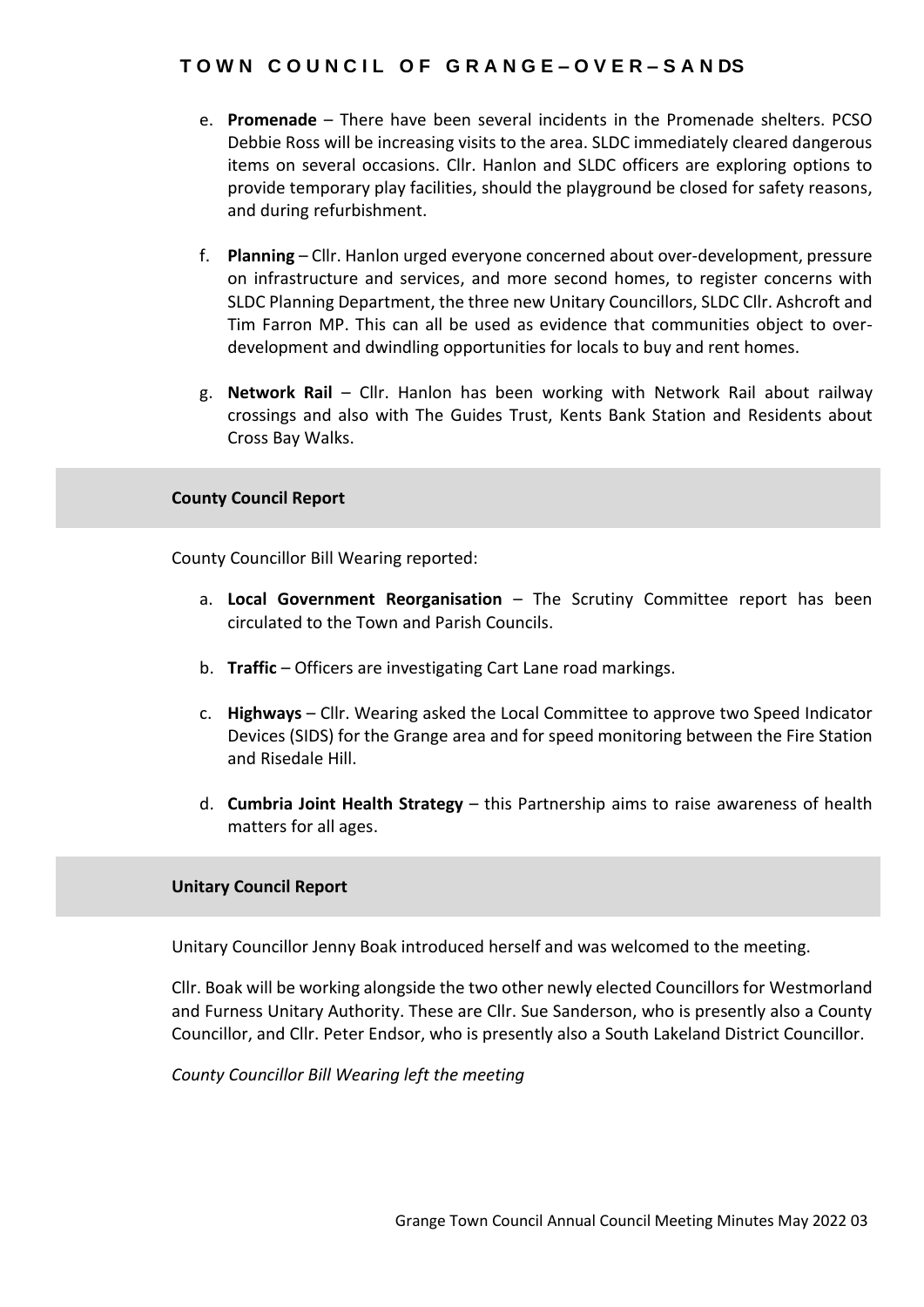# **Mayor's Report**

Preparations are underway for the Queen's Platinum Jubilee. There will be a free Crown-Making Workshop for all ages at the Victoria Hall on Tuesday 31 May and a Community Picnic at Park Road Gardens on Sunday 5 June 2022.

| C22/05 | <b>Public Participation: Public Have Your Say</b> |  |
|--------|---------------------------------------------------|--|
|--------|---------------------------------------------------|--|

| <b>Resident 1</b>   | Made representation to the meeting on behalf of the Community Hub and<br>the Peninsula Environmental Action Team (PEAT) regarding Morecambe<br>Bay Partnership litter pick campaign. They want to install Beach Clean<br>Boards to encourage people to keep their locality tidy.                                                                                                                                                                                                                   |  |  |  |  |  |  |
|---------------------|----------------------------------------------------------------------------------------------------------------------------------------------------------------------------------------------------------------------------------------------------------------------------------------------------------------------------------------------------------------------------------------------------------------------------------------------------------------------------------------------------|--|--|--|--|--|--|
|                     | These are wall-mounted boards with litter pickers, recycled bags and hi-viz<br>jackets. Anyone can take the equipment and use it to do a 2-minute litter-<br>pick and bring the equipment back. They hope to install four Beach Clean<br>Boards around the Peninsula, in Flookburgh, Grange, Lindale and<br>Allithwaite.                                                                                                                                                                           |  |  |  |  |  |  |
|                     | The Town Council was asked for permission to site one on the wall outside<br>the Victoria Hall. It will be put out and taken in by the Community Hub.                                                                                                                                                                                                                                                                                                                                              |  |  |  |  |  |  |
| Council<br>Response | The Councillors agreed that encouraging people to litter-pick is a good<br>idea, permission was given, and it was suggested that a board could be<br>placed at Kents Bank Station.                                                                                                                                                                                                                                                                                                                 |  |  |  |  |  |  |
| <b>Resident 2</b>   | Made representation to the meeting regarding:                                                                                                                                                                                                                                                                                                                                                                                                                                                      |  |  |  |  |  |  |
|                     | <b>Item 14</b> – requested clarification that individual groups request a<br>a.<br>councillor representative to attend their meetings.<br>b. Lost Property $-$ asking what now happens to lost property, as the<br>Police and the Information Centre do not take it anymore and<br>suggesting that Grange Town Council manage it.<br>c. Local Government Reorganisation - requesting that the Town<br>Council is proactive in ensuring that SLDC complete the Promenade<br>and Lido refurbishment. |  |  |  |  |  |  |
| Council<br>Response | The Chairman responded that individual groups do request a councillor<br>representative, that the Town Council office does already manage lost<br>property, and that the SLDC refurbishment of the Promenade and Lido<br>would be added to the agenda to formally update residents of any<br>progress.                                                                                                                                                                                             |  |  |  |  |  |  |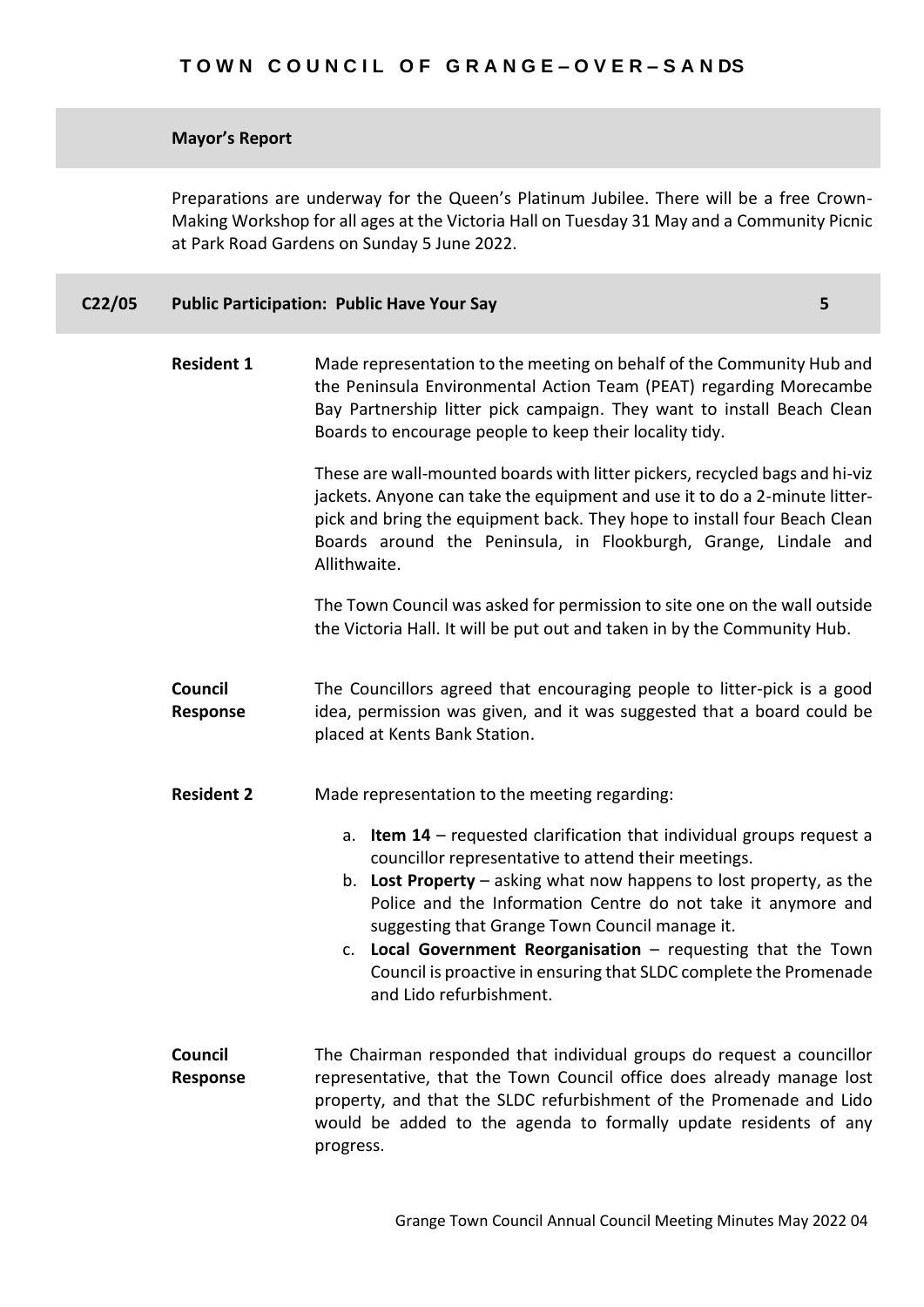|                     | <b>Resident 3</b>                                                                                                                                                                                                                                                                                                                                                                                                                                                                                                                                                                                                                                                                                              | Made representation regarding:<br>a. Local Government Reorganisation $-$ requesting the new Unitary<br>Councillors, working with the Town Council, to look at all aspects<br>of infrastructure including power, water, sewage and drainage.<br>b. Planning Applications - suggesting that new developments must<br>include chargers for electric vehicles.<br>c. Land South of Allithwaite Road -SL/2022/0340 - concerned that<br>the application was made in 2018 and there have been changes<br>since then. |   |  |  |  |
|---------------------|----------------------------------------------------------------------------------------------------------------------------------------------------------------------------------------------------------------------------------------------------------------------------------------------------------------------------------------------------------------------------------------------------------------------------------------------------------------------------------------------------------------------------------------------------------------------------------------------------------------------------------------------------------------------------------------------------------------|---------------------------------------------------------------------------------------------------------------------------------------------------------------------------------------------------------------------------------------------------------------------------------------------------------------------------------------------------------------------------------------------------------------------------------------------------------------------------------------------------------------|---|--|--|--|
| C <sub>22</sub> /06 |                                                                                                                                                                                                                                                                                                                                                                                                                                                                                                                                                                                                                                                                                                                | <b>Minutes of the Previous Meeting</b>                                                                                                                                                                                                                                                                                                                                                                                                                                                                        | 6 |  |  |  |
|                     | <b>RESOLVED</b>                                                                                                                                                                                                                                                                                                                                                                                                                                                                                                                                                                                                                                                                                                | That the Minutes of the Meeting of the Town Council held on Monday 11<br>April 2022 were accepted as a true record.                                                                                                                                                                                                                                                                                                                                                                                           |   |  |  |  |
| C <sub>22</sub> /07 | <b>Declarations of Interests and Dispensations</b>                                                                                                                                                                                                                                                                                                                                                                                                                                                                                                                                                                                                                                                             |                                                                                                                                                                                                                                                                                                                                                                                                                                                                                                               |   |  |  |  |
|                     | <b>NOTED</b>                                                                                                                                                                                                                                                                                                                                                                                                                                                                                                                                                                                                                                                                                                   | No interests were declared.                                                                                                                                                                                                                                                                                                                                                                                                                                                                                   |   |  |  |  |
| C <sub>22</sub> /08 | Public Bodies (Admission to Meetings) Act 1960 - Excluded Item                                                                                                                                                                                                                                                                                                                                                                                                                                                                                                                                                                                                                                                 |                                                                                                                                                                                                                                                                                                                                                                                                                                                                                                               |   |  |  |  |
|                     | <b>RESOLVED</b>                                                                                                                                                                                                                                                                                                                                                                                                                                                                                                                                                                                                                                                                                                | That no items should be considered without the presence of the press and<br>public, pursuant to the Public Bodies (Admission to Meetings) Act 1960<br>Section 2.                                                                                                                                                                                                                                                                                                                                              |   |  |  |  |
| C <sub>22</sub> /09 | <b>Planning Report</b>                                                                                                                                                                                                                                                                                                                                                                                                                                                                                                                                                                                                                                                                                         |                                                                                                                                                                                                                                                                                                                                                                                                                                                                                                               | 9 |  |  |  |
|                     | 1. Members considered the following full or outline planning permission/reserved<br>matters/discharge of conditions/listed building/change of use/advertising consent<br>or appeal:<br>a. SL/2022/0340 Land South of Allithwaite Road Kents Bank<br>Application for a non-material amendment following a grant of outline planning<br>permission SL/2018/0898 (Mixed-use development comprising extra care apartments<br>and standalone dwellings (Use Class C3) (up to 90 units), and commercial space (Use<br>Classes E (Shops, Restaurants, and cafes & Non-residential institutions) and Sui<br>Generis (Hot food takeaways) (up to 495 sq. metres gross floor space) - Phase 2)<br>Non-Material Amendment |                                                                                                                                                                                                                                                                                                                                                                                                                                                                                                               |   |  |  |  |
|                     |                                                                                                                                                                                                                                                                                                                                                                                                                                                                                                                                                                                                                                                                                                                |                                                                                                                                                                                                                                                                                                                                                                                                                                                                                                               |   |  |  |  |

**RESOLVED NO OBJECTION**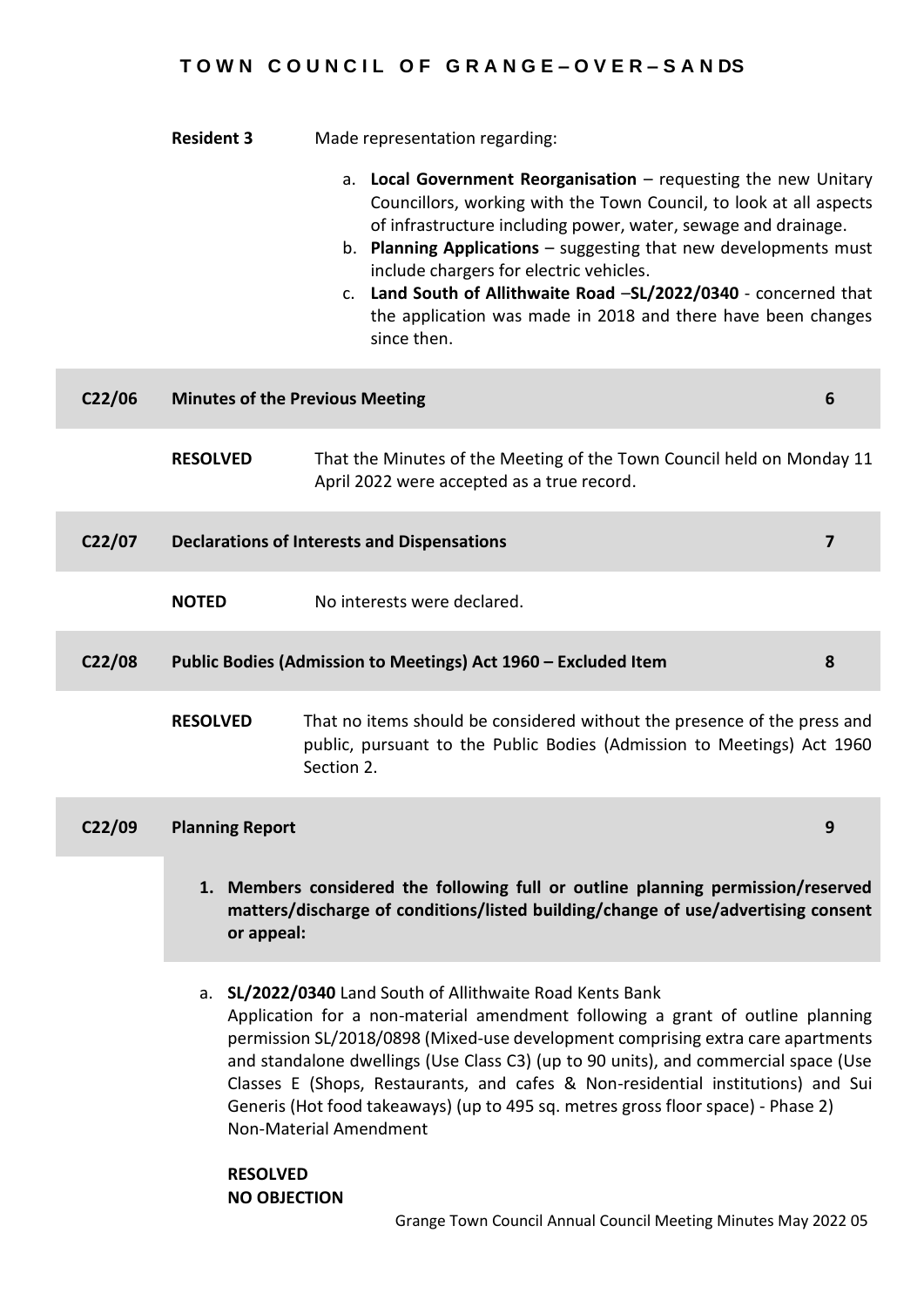b. **SL/2022/0349** Holme Farm Meathop Road Erection of roof over (part retrospective) FULL PLANNING

# **RESOLVED NO OBJECTION**

c. **SL/2022/0381** 2 Blackthorn Gardens Two storey side extension and single storey rear extension FULL PLANNING

# **RESOLVED OBJECTION**

The Town Council OBJECTS to this application on the following grounds:

# **1. Over-development of the site**

The proposed extension appears too big for the site; it would cause over-crowding.

# 2. **Un-neighbourly development**

The proposed development would be overbearing to neighbours. The wall of the extension appears on the boundary, meaning the footings would be on the neighbour's property.

This also raises the question of how the developer would be able to maintain the wall.

Further comment:

The Town Council has been approached by residents who are concerned that title deeds for the property contain restrictive covenants saying no extensions or conversions.

The Town Council brings this to the attention of the District Council.

# d. **BE/2022/0002** Longley 3 Cart Lane

Single storey rear extension extending 4.60 metres (measured externally) beyond the rear wall of the original house with a maximum height of 3.70 metres (measured externally from natural ground level) and maximum height to eaves of 3.60 metres (measured externally)

BIG REAR EXTENSION

**RESOLVED NO OBJECTION**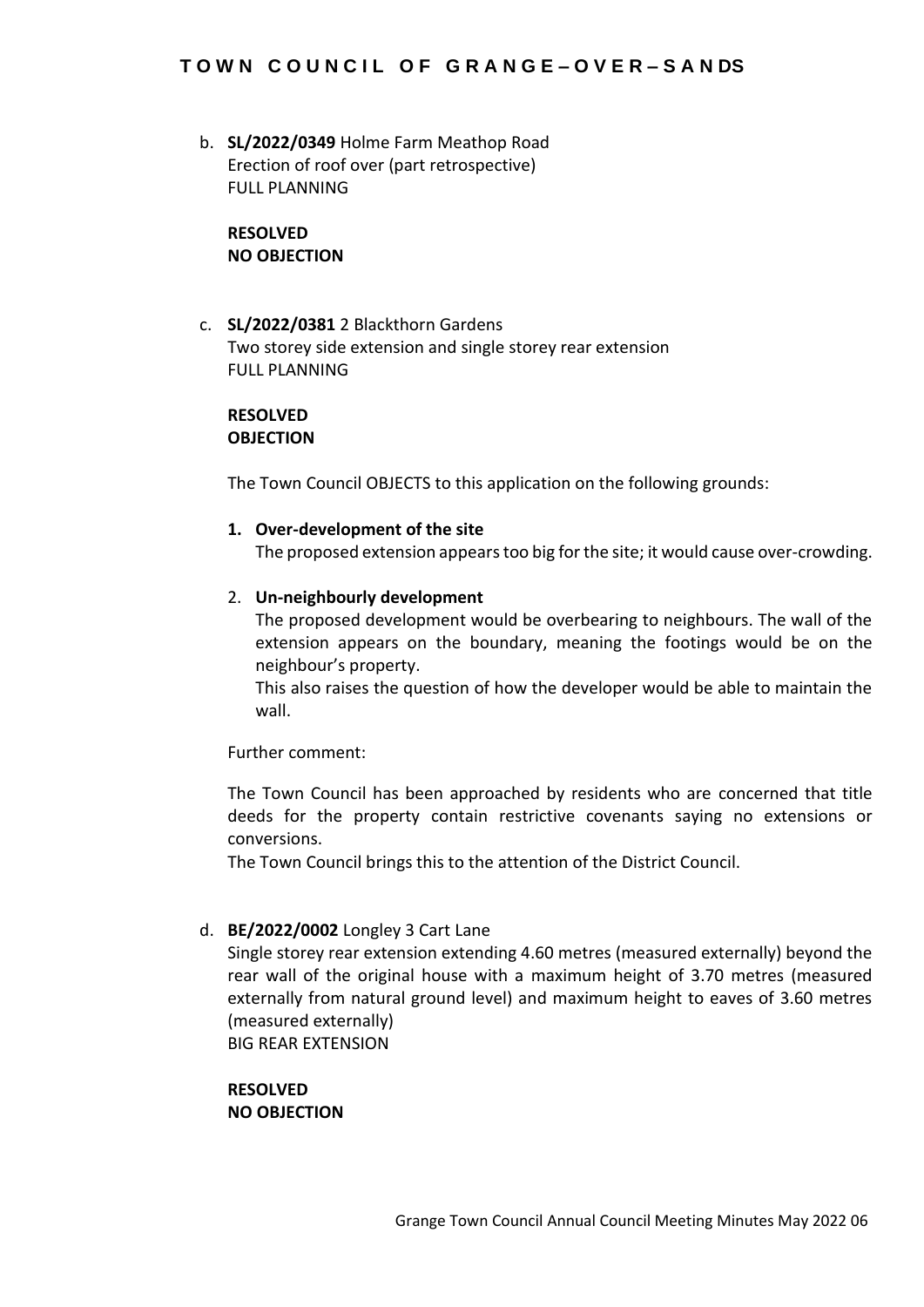**a. Decisions - Members noted that the following decisions had been made since the last Full Council meeting:**

- a. SL/2021/0662 Greenways 25 Fernhill Road FULL PLANNING Grant with Conditions.
- b. SL/2022/0192 8 Abbotsford House 4 Kentsford Road FULL PLANNING Grant with Conditions.
- c. PN/2022/0030 Hampsfield Convalescent Home Lindale PN for Telecommunications PN TEL PA not required.
- d. SL/2022/0037 Victoria Hall LISTED BUILDING Listed Building Grant.

#### **C22/10 Resident Correspondence – Cross Bay Walks 10**

Members considered resident correspondence received 7 and 28 April 2022 regarding Cross Bay Walks at Kents Bank.

# **RESOLVED**

The following response was made:

- 1. In conjunction with District Councillor Fiona Hanlon, it has been arranged with The Guides Trust that Cross Bay Walks finish in Grange when possible.
- 2. The Chairman will contact the Guides Trust and ask them, again, to update the guidance on their website for charity organisers so that it states walks will usually finish at the end of Grange-over-Sands promenade.
- 3. Charity organisers who were advertising that their walks end at Kents Bank were contacted to inform them that the walks will now finish in Grange.
- 4. It is not within the power of the Town Council to arrange for a responsible person to be appointed to ensure that all the recommended procedures are in place before the start of each 2022 Cross Bay walk including walk date and time notifications to HM Coast Guard, Network Rail, Northern and other necessary responsible authorities.

Cllr. Julie Mason said that she was now a Cross Bay Walks steward and that she will also follow up asking The Guides Trust to update their website.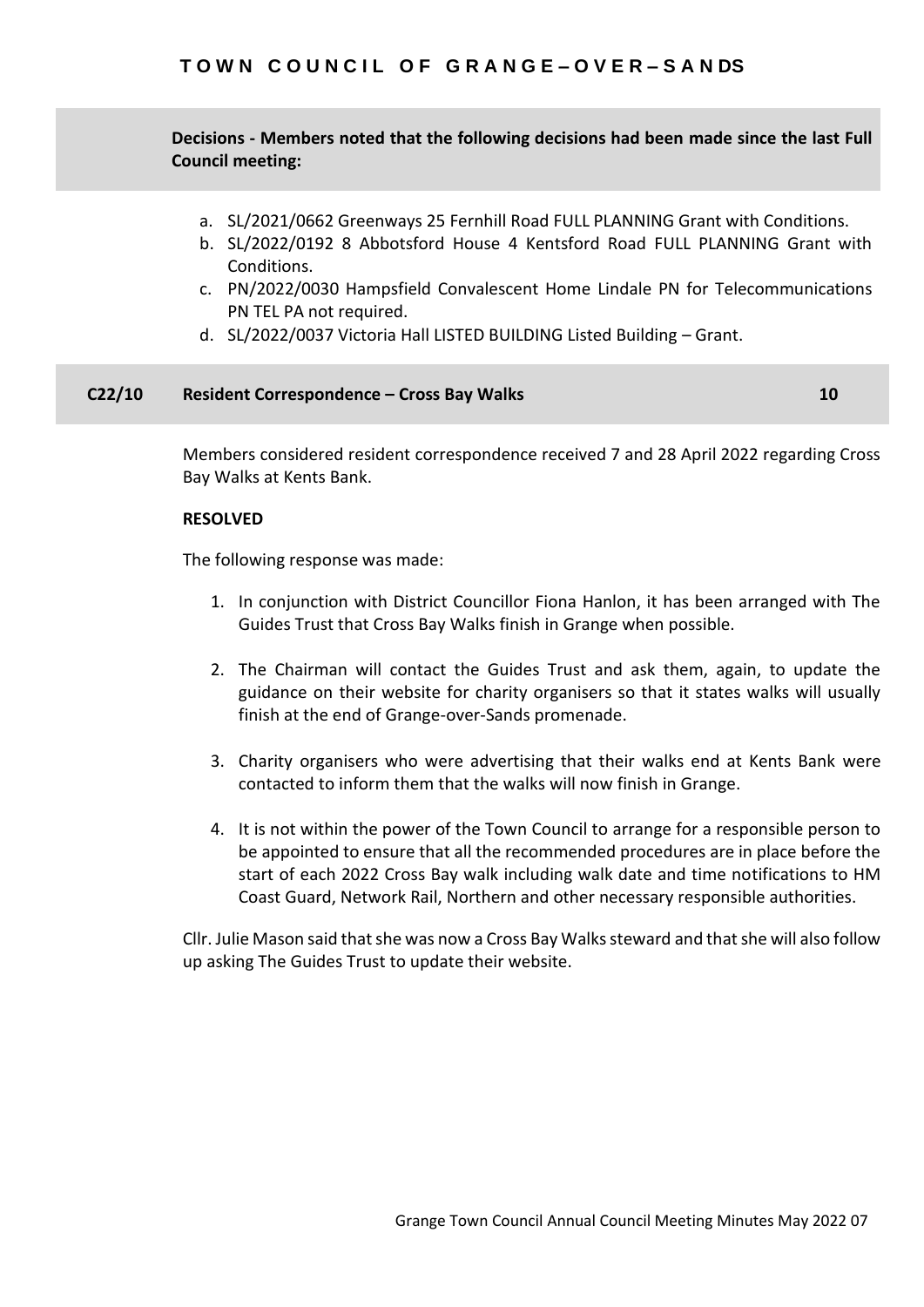| C <sub>2</sub> /11 | <b>Finance - Monthly Payments</b> |                                                                                                                                                                                                    |  |  |  |  |  |  |
|--------------------|-----------------------------------|----------------------------------------------------------------------------------------------------------------------------------------------------------------------------------------------------|--|--|--|--|--|--|
|                    | a. Verification of Expenditure    |                                                                                                                                                                                                    |  |  |  |  |  |  |
|                    | <b>NOTED</b>                      | That prior to the meeting two Councillors verified invoices received and<br>payments made since the last full council meeting prior to the council<br>meeting and could verify their authenticity. |  |  |  |  |  |  |
|                    |                                   | b. Verification of Accounts Reconciliation                                                                                                                                                         |  |  |  |  |  |  |
|                    | <b>NOTED</b>                      | That prior to the meeting two Councillors verified that the monthly bank<br>reconciliation had taken place.                                                                                        |  |  |  |  |  |  |
|                    | c. Approval of Payments           |                                                                                                                                                                                                    |  |  |  |  |  |  |
|                    | <b>RESOLVED</b>                   | That the payments of the accounts and wages for this finance period as<br>recorded in the payments list were approved as below.                                                                    |  |  |  |  |  |  |
|                    |                                   | d. Identification of Councillors to approve next finance period payments                                                                                                                           |  |  |  |  |  |  |
|                    | <b>RESOLVED</b>                   | That Cllrs. Handley and Logan would verify the invoices and payments for<br>the next payment period.                                                                                               |  |  |  |  |  |  |
|                    |                                   | e. Identification of Councillors to complete online authorisation of payments                                                                                                                      |  |  |  |  |  |  |
|                    | <b>RESOLVED</b>                   | That Cllrs. Greenway and A. Walmsley would complete online authorisation<br>of payments for the next payment period.                                                                               |  |  |  |  |  |  |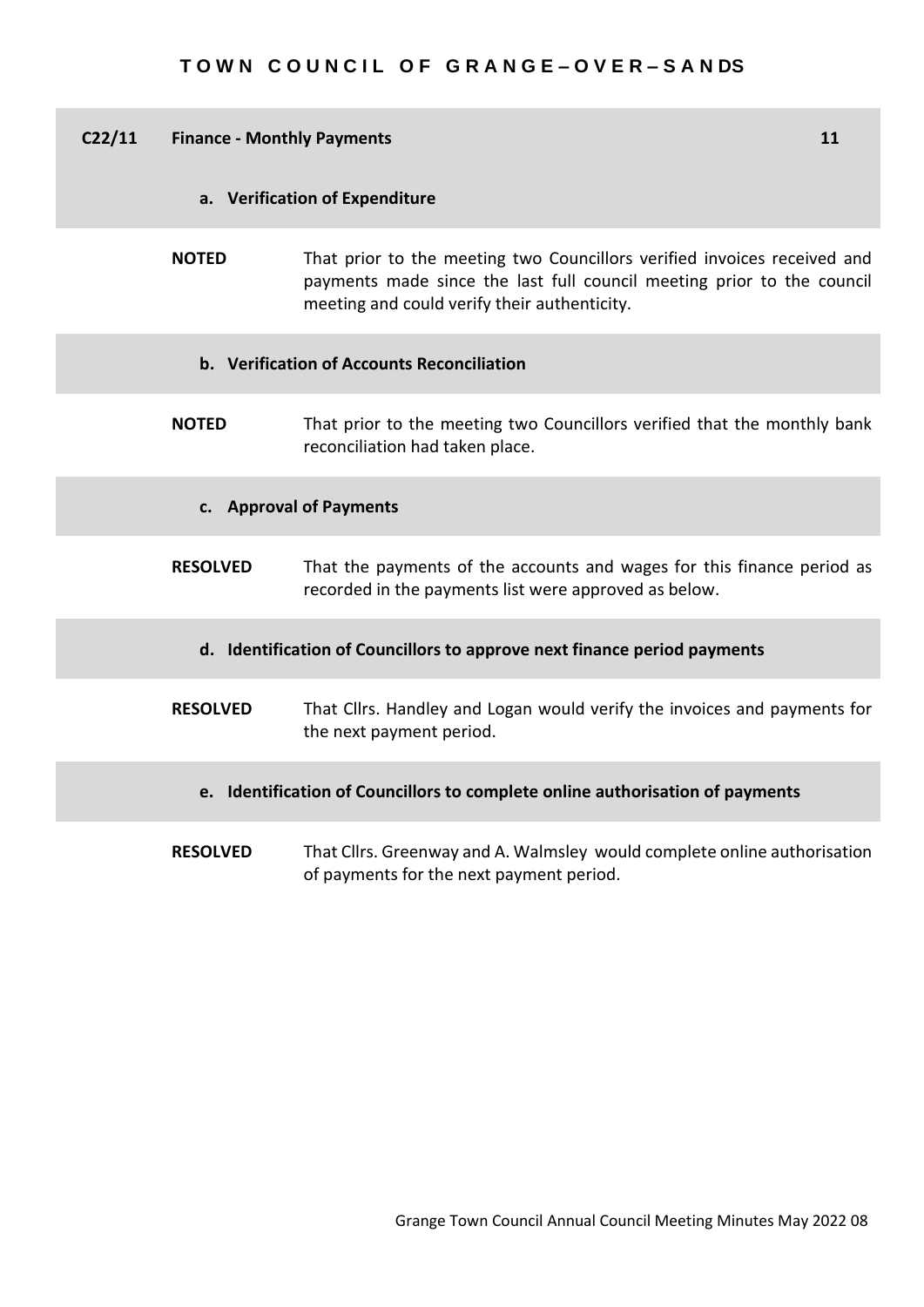|                   | <b>Payments for Approval</b>                                        |          | <b>May 2022</b> |        |
|-------------------|---------------------------------------------------------------------|----------|-----------------|--------|
|                   | <b>Accounts for Payment</b>                                         |          |                 | £      |
|                   | <b>Bank Account No. 1 - Direct Debit</b>                            |          |                 |        |
|                   | <b>Bank Account No. 1 - Cheque</b>                                  |          |                 |        |
|                   | <b>Total Bank Account No. 1</b>                                     |          | £               |        |
|                   | <b>Bank Account No. 2 - Direct Debits</b>                           |          |                 |        |
| 9                 | Lloyds Bank Plc - Card April 2022 - Monthly fee                     | 3.00     |                 |        |
| 9a                | DBS check for Designated Premises Supervisor - AH                   | 23.00    |                 |        |
| 9b                | SLDC - Designated Premises Supervisor Licence - AH                  | 37.00    |                 |        |
| 9с                | Screwfix - Backstage ladder fixings                                 | 35.73    |                 |        |
| 9d                | BPS Access Solutions - Backstage ladder                             | 134.99   |                 |        |
| 9e                | Old School Kitchen - Civic expenses - Staff retirement              | 49.95    |                 | 283.67 |
| $12 \overline{ }$ | Npower - Elec V Hall 01/11-30/11/21                                 | 94.59    |                 |        |
| 13                | Npower - Elec V Hall 01/12-31/12/21                                 | 98.18    |                 |        |
| 14                | Npower - Elec V Hall 01/01-31/01/22                                 | 101.24   |                 |        |
| 15                | Npower - Elec V Hall 01/02-28/02/22                                 | 621.10   |                 | 915.11 |
| 16                | Npower - Elec Church Hill PC 01/03-31/03/22                         |          |                 | 32.44  |
| 17                | Npower - Elec Prom PC 01/03-31/03/22                                |          |                 | 15.04  |
| 18                | Corona Energy - Gas V Hall 01/03-01/04/22                           |          |                 | 554.93 |
| 19                | SLDC - 2/10 Non Dom Rates V Hall                                    |          |                 | 574.00 |
| 20                | SLDC - 2/10 Non Dom Rates Rooms 1 & 3 / Council office              |          |                 | 155.00 |
| 21                | SLDC - 2/10 Non Dom Rates Room 4                                    |          |                 | 87.00  |
| 22                | Sage - Support 01/05-31/05/22                                       |          |                 | 86.40  |
|                   | <b>Bank Account No. 2 - Direct Bank Payments</b>                    |          |                 |        |
|                   | 358 Lancasters - Keys and batteries                                 |          |                 | 17.50  |
| 23                | SLDC - Annual playground inspection fee                             |          |                 | 176.87 |
| 24                | WB Electrical - Connect water heater in Gents dressing room         |          |                 | 79.25  |
| 25                | JT Atkinson - Wood for backstage ladder                             | 119.24   |                 |        |
| 26                | JT Atkinson - Handrail brackets for backstage ladder                | 10.06    |                 | 129.30 |
| 27                | CALC/NALC subscription fee 2022/23 (Approved C22/15)                |          |                 | 573.32 |
| 28                | KTD - IT system support 30/03/22-29/03/23 (Approved C21/201)        | 2,856.00 |                 |        |
| 29                | KTD - IT anti-spam services 30/05/22-29/05/23                       | 178.80   |                 |        |
| 30                | KTD - Photocopying 23/03-26/04/22                                   | 36.78    | 3,071.58        |        |
| 31                | Lamont Pridmore - Payroll services Jan - March 2022                 |          |                 | 432.00 |
| 32                | YPO - Stationery                                                    |          |                 | 40.64  |
| 33                | Westmorland Fire & Security - Maintenance charge for intruder alarm |          |                 | 72.00  |
| 34                | Treble3 - Website update                                            |          |                 | 18.00  |
| 35                |                                                                     |          |                 |        |
|                   | Healthmatic - Public Conveniences cleaning 01/05-31/05/22           |          | 1,500.00        |        |
| 36                | Lengthsman - Paint and repair Church Hill PC (Approved C22/22)      | 3,800.00 |                 |        |
| 37                | Lengthsman - To 30/04/22                                            | 451.00   | 4,251.00        |        |
| 38                | S Haines - Expenses - Projector carry case                          |          |                 | 45.96  |
|                   | <b>Total Bank Account No. 2</b>                                     |          | £13,111.01      |        |
|                   | <b>Total Accounts</b>                                               |          | £13,111.01      |        |
|                   |                                                                     |          |                 |        |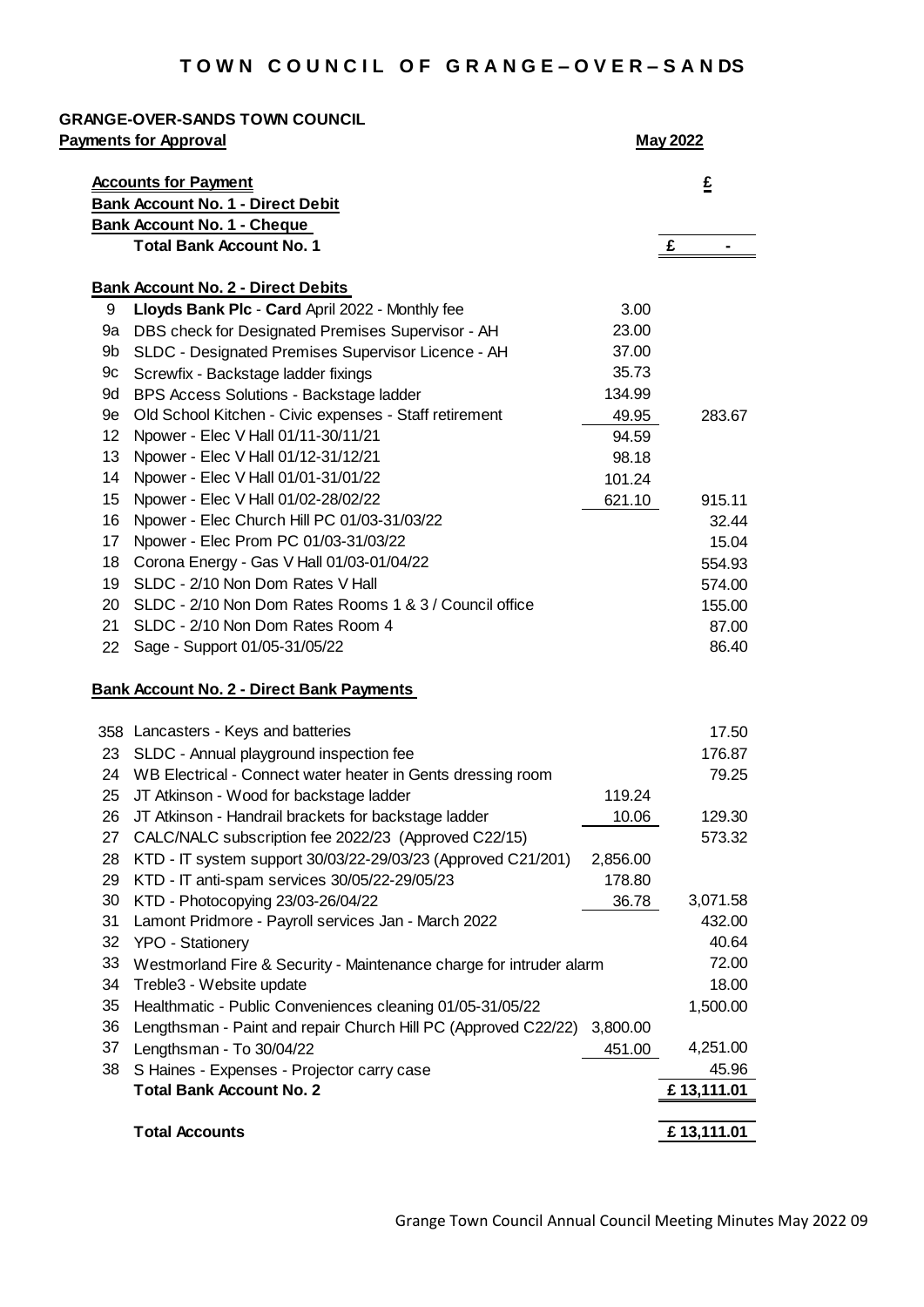| Page 2                                                                 |   |             |  |  |  |  |
|------------------------------------------------------------------------|---|-------------|--|--|--|--|
| Salaries, PAYE & N.I. (Bank Account No. 2)                             |   |             |  |  |  |  |
| <b>Total Salaries</b>                                                  |   | £ 6,010.85  |  |  |  |  |
| HMRC PAYE & NI - Tax Month 1                                           |   | 2,151.64    |  |  |  |  |
| LG Pension Scheme Month 1 - Employer payment                           |   | 2,235.78    |  |  |  |  |
|                                                                        |   | £10,398.27  |  |  |  |  |
| <b>Total Bank Account No. 2</b>                                        |   | £ 23,509.28 |  |  |  |  |
|                                                                        |   |             |  |  |  |  |
| Total all payments for approval                                        |   | £ 23,509.28 |  |  |  |  |
| <b>Accounts paid in previous month</b>                                 |   |             |  |  |  |  |
| <b>Bank Account No. 1</b>                                              |   |             |  |  |  |  |
| <b>Direct Debits</b>                                                   |   |             |  |  |  |  |
| <b>Cheques</b>                                                         |   |             |  |  |  |  |
| <b>Bank Account No. 2</b>                                              |   |             |  |  |  |  |
| <b>Direct Debits</b>                                                   |   |             |  |  |  |  |
|                                                                        |   |             |  |  |  |  |
| 10 Waterplus - Church Hill PC 07/03-07/04/22                           |   | 49.28       |  |  |  |  |
| Plusnet - Tel & Broadband - Rental to 08/05/22 Calls to 08/04/22<br>11 |   | 39.60       |  |  |  |  |
|                                                                        |   |             |  |  |  |  |
| <b>Total Accounts paid in previous month</b>                           | £ | 88.88       |  |  |  |  |
|                                                                        |   |             |  |  |  |  |
| <b>Grand Total</b>                                                     |   | £ 23,598.16 |  |  |  |  |
| <b>Bank Balances</b>                                                   |   |             |  |  |  |  |
| Bank Account No. 1 As at 30/04/22                                      |   | 187,967.56  |  |  |  |  |
| Bank Account No. 2 As at 30/04/22                                      |   | 209,128.66  |  |  |  |  |
| <b>Transfer to Petty Cash account to replenish float</b>               |   |             |  |  |  |  |
|                                                                        |   |             |  |  |  |  |
|                                                                        |   |             |  |  |  |  |
| Dated                                                                  |   |             |  |  |  |  |
|                                                                        |   |             |  |  |  |  |

# **C22/12 Finance and Governance 12**

a. **Finance Report**

Members considered the full year Finance Report to 31 March 2022.

#### **RESOLVED**

That the full year Finance Report to 31 March 2022 was approved as below.

#### b. **Asset Register**

Members noted that a full review of inventory of assets including buildings and equipment had taken place*.*

# **RESOLVED**

That the Asset Register dated 31 March 2022 was approved.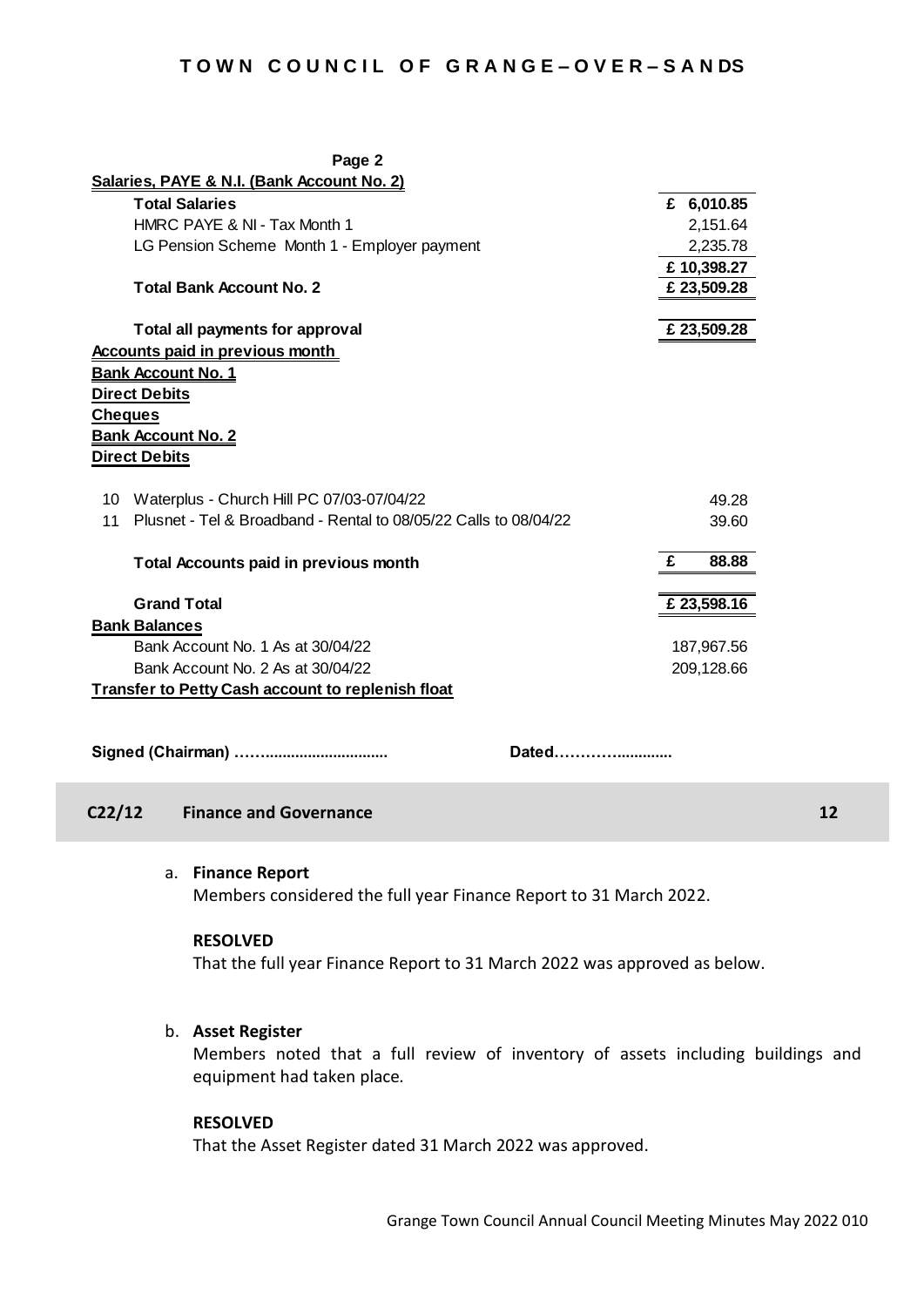# c. **Insurance**

Members noted that the Council's insurance was due for renewal on 1 July 2022 and that the Council will enter the second year of a three-year agreement with WPS Insurance and that there is cover in respect of all insurable risks.

# d. **General Power of Competence**

Members reaffirmed that the Council meets the criteria for eligibility.

# **RESOLVED**

That the Council meets the criteria for eligibility to use the General Power of Competence:

- i. That two thirds of Councillors are elected members.
- ii. That the Clerk is qualified.

# e. **NatWest Bank Signatories**

Members considered appointing and approving an additional two Councillors to be registered as NatWest Bank signatories.

# **RESOLVED**

That Cllrs. Handley and Logan were appointed and approved to be registered as NatWest Bank signatories.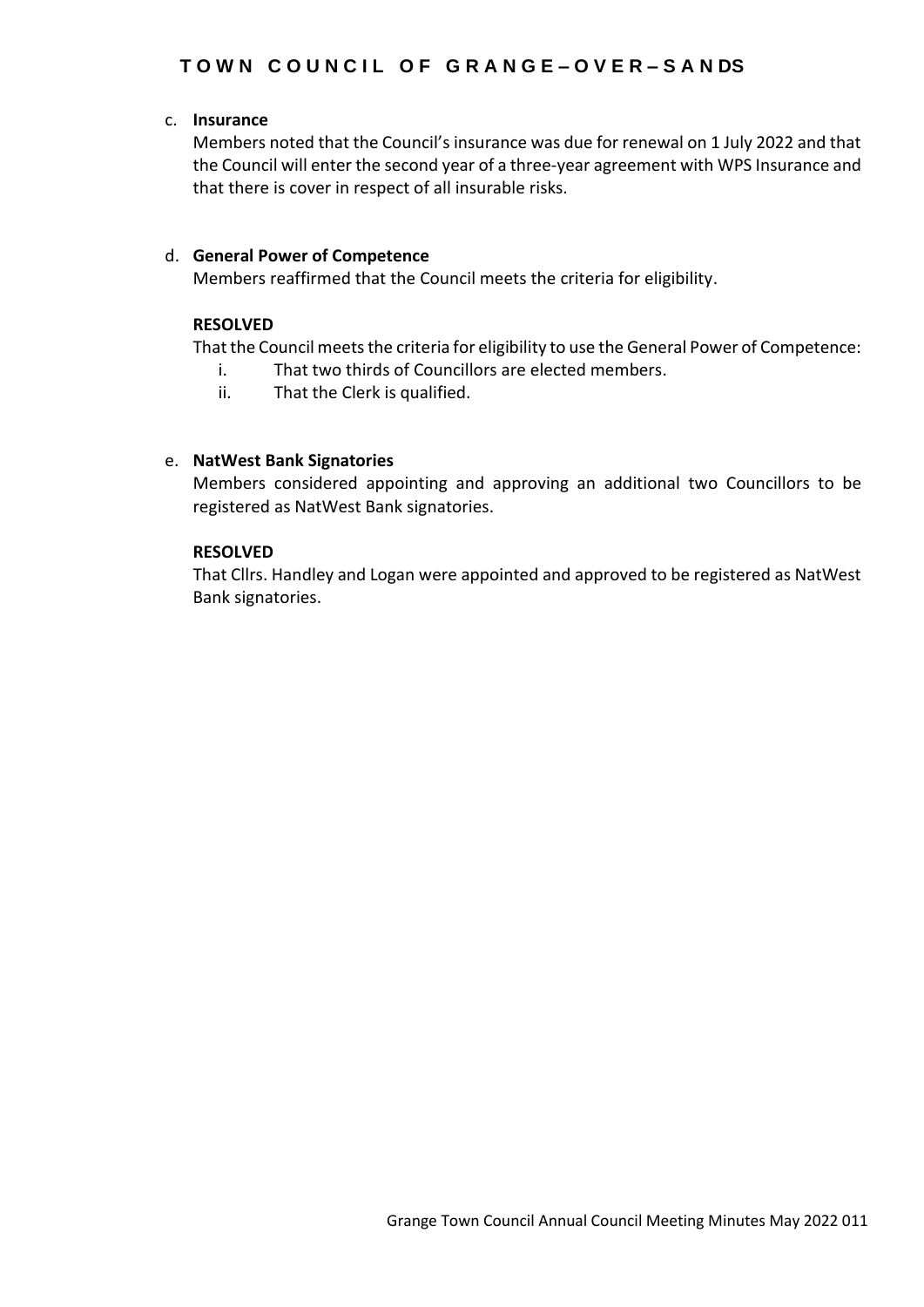| <b>Grange-over-Sands Town Council</b>                    |              | Meeting: 9 May 2022 |                          |                | Prepared: April 2022 |              |                                                                                                              |
|----------------------------------------------------------|--------------|---------------------|--------------------------|----------------|----------------------|--------------|--------------------------------------------------------------------------------------------------------------|
| Budget Monitoring 12 months to 31 March 2022             |              |                     | 100%                     |                |                      |              |                                                                                                              |
|                                                          |              | <b>Budget</b>       | <b>Budget</b>            | <b>Actual</b>  |                      | %            |                                                                                                              |
| <b>INCOME</b>                                            | Sage<br>Code | for year<br>£       | to date<br>£             | to date<br>£   | Variance Spend<br>£  | to           | <b>Comments</b>                                                                                              |
| Precept                                                  | 4000         | 187,329             | 187,329                  | 187,329        |                      | 0 100%       |                                                                                                              |
| Sundry Receipts                                          | 4010         |                     |                          | 475            | 475                  |              | Compensation re Prom Loo damage/Room Hire rechargeables                                                      |
| Interest Received                                        | 4015         |                     | $\blacksquare$           |                | 0                    |              |                                                                                                              |
| Grant Receipts - Running Costs SLDC                      | 4100         | 7,000               | 7,000                    | 7,000          | 0                    |              | 100% Ornamental Gardens toilet grant                                                                         |
| Grant Receipts - General                                 | 4105         |                     | ÷                        |                | 0                    |              |                                                                                                              |
| Grant Receipts - SLDC Council Tax                        | 4106         | 8,511               | 8,511                    | 8,511          | (0)                  | 100%         |                                                                                                              |
| Grant Receipts - SLDC Comm Infrastructure Levy 4107      |              |                     | $\blacksquare$           |                | 0                    |              |                                                                                                              |
| <b>Donations Received</b>                                | 4115         | 1,000               | 1,000                    | 800            | (200)                |              | 80% 8 x £100 donations for Bandstand concerts for season                                                     |
| <b>Donations for Assets</b>                              | 4116         |                     |                          |                | 0                    |              |                                                                                                              |
| Donations - Victoria Hall                                | 4117         | $\sim$              | $\overline{\phantom{a}}$ | 705            | 705                  |              |                                                                                                              |
| <b>Rent Receipts</b>                                     | 4120         | 3,800               | 3,800                    | 7,007          | 3,207                |              | 184% Allotments £1,245 & all V Hall rooms tenanted                                                           |
| Room Hire Receipts                                       | 4125         | 5,000               | 5,000                    | 19,354         | 14,354               |              | 387% V Hall open for events again                                                                            |
| Bay Villa Trust Admin Fee                                | 4162         | 550                 | 550                      | 622            |                      | 72 113%      |                                                                                                              |
| <b>Commission Received</b>                               | 4170         | ÷,                  | $\overline{\phantom{a}}$ | 360            | 360                  |              | Commission on ticket sales                                                                                   |
| Lease Registration Fees                                  | 4175         |                     | ÷,                       |                | 0                    |              | Cedric Walk                                                                                                  |
| <b>Toilet Entry Fees</b>                                 | 4500         | 9,500               | 9,500                    | 14,049         | 4,549                |              | 148% High visitor numbers to Grange                                                                          |
| <b>Fund Raising Income</b>                               | 4600         |                     | $\overline{a}$           | 505            | 505                  |              | Christmas Fair                                                                                               |
|                                                          |              | 222,690             | 222,690                  | 246,716        | 24,026               | 111%         |                                                                                                              |
|                                                          |              |                     |                          |                |                      | %            |                                                                                                              |
|                                                          |              | <b>Budget</b>       | <b>Budget</b>            | Actual         |                      | Spend        |                                                                                                              |
|                                                          |              | Sage for year       | to date                  | to date        | Variance             | to           |                                                                                                              |
| <b>EXPENDITURE</b>                                       | Code         | £                   | £                        | £              | £                    | date         |                                                                                                              |
| <b>Fund Raising Expenditure</b>                          | 6170         | $\overline{a}$      | $\overline{a}$           | 134            | 134                  |              | Christmas Fair                                                                                               |
| Musicians' Fees                                          | 6200         | 1,000               | 1,000                    | 800            | (200)                |              | 80% 8 x £100 payments made to bands for season                                                               |
| <b>Mobile Toilets</b>                                    | 6220         | 550                 | 550                      | 330            | (220)                | 60%          |                                                                                                              |
| Salaries<br>Pensions                                     | 7000<br>7001 | 89,000              | 89,000                   | 92,958         | 3,958                | 104%<br>124% |                                                                                                              |
| Printing and Stationery                                  | 7010         | 17,500<br>800       | 17,500<br>800            | 21,689<br>594  | 4,189<br>(206)       | 74%          |                                                                                                              |
| Postage                                                  | 7012         | 40                  | 40                       | 24             | (16)                 | 61%          |                                                                                                              |
| Water                                                    | 7015         | 4,800               | 4,800                    | 3,599          | (1, 201)             | 75%          |                                                                                                              |
| <b>Business Rates</b>                                    | 7020         | 8,800               | 8,800                    | 8,072          | (728)                | 92%          |                                                                                                              |
| Telephone/Broadband                                      | 7025         | 1,050               | 1,050                    | 371            | (679)                |              | 35% Reduction in tariff from Feb 2021                                                                        |
| Insurance                                                | 7030         | 4,000               | 4,000                    | 3,120          | (880)                | 78%          |                                                                                                              |
| Subscriptions                                            | 7040         | 860                 | 860                      | 1,090          | 230                  |              | 127% Subs for CALC, SLCC & Cumbria Tourism                                                                   |
| Information Technology                                   | 7046         | 4,500               | 4,500                    | 2,184          | (2, 316)             |              | 49% Support invoice £2,380 20/04/22 for 30/03/22-29/03/23                                                    |
| Website                                                  | 7047         | 400                 | 400                      | 458            |                      | 58 114%      |                                                                                                              |
|                                                          |              |                     |                          |                |                      | $\%$         |                                                                                                              |
|                                                          |              | <b>Budget</b>       | <b>Budget</b>            |                |                      | Spend        |                                                                                                              |
|                                                          |              | Sage for year       | to date                  | Actual         | Variance             | to           |                                                                                                              |
| <b>EXPENDITURE cont</b>                                  | Code         | £                   | £                        | to date £      | £                    | date         |                                                                                                              |
|                                                          |              |                     |                          |                |                      |              |                                                                                                              |
| <b>Travelling Expenses</b>                               | 7050         | 200                 | 200                      | 1              | (199)                | 1%           |                                                                                                              |
| <b>Training Expenses</b>                                 | 7052         | 600                 | 600                      | 595            | (5)                  |              | 99% SLCC/NALC/CALC/Website Training                                                                          |
| Civic Expenses                                           | 7055         | 100                 | 100                      | 395            | 295                  |              | 395% Poppy wreaths/Staff retirement/Jubilee                                                                  |
| <b>Bank Charges</b>                                      | 7070         | 300                 | 300                      | 193            | (107)                |              | 64% Fewer transactions generally                                                                             |
| Audit Fees                                               | 7075         | 1,000               | 1,000                    | 1,020          | 20                   |              | 102% 12 months Internal Audit & External Audit fee Y/e 31/03/21                                              |
| <b>Accountancy Fees</b>                                  | 7080         | 3,000               | 3,000                    | 2,206          | (794)                |              | 74% Accountancy fee £975 Y/e 31/03/21 plus 12 months Payroll                                                 |
| Gas                                                      | 7100         | 4,500               | 4,500                    | 3,808          | (692)                |              | 85% V Hall used less & staff working from home in 1st quarter                                                |
| Electricity                                              | 7105         | 4,250               | 4,250                    | 2,542          | (1,708)              |              | 60% As above                                                                                                 |
| Christmas Lights<br>Donation Expenditure - Victoria Hall | 7106         | 4,600               | 4,600                    | 4,544<br>2,584 | (56)<br>2,584        | 99%          |                                                                                                              |
| Repairs and Maint. (Toilets, Rec Ground,                 | 7110<br>7120 | 5,000               | 5,000                    | 32,442         | 27,442               |              | Safety flooring glass passageway - VHSG reserve used<br>649% Inc. £19,600 MUGA fencing & 1/4 pipe skate ramp |
| Bandstand, Allotments & Public Domain)                   |              |                     |                          |                |                      |              | for Rec Ground                                                                                               |
| Hall Regular Maintenance                                 | 7121         | 4,500               | 4,500                    | 6,840          |                      | 2,340 152%   |                                                                                                              |
| Hall Maintenance Plan & Emergency Repairs                | 7122         | 15,000              | 15,000                   | 468            | (14, 532)            |              | 3% Work pending - chimney removal                                                                            |
| Professional Fees - Non Financial                        | 7125         | 1,350               | 1,350                    | 835            | (515)                | 62%          |                                                                                                              |
| <b>Toiletries and Cleaning Materials</b>                 | 7130         | 800                 | 800                      | 843            | 43                   | 105%         |                                                                                                              |
| Rent Payable                                             | 7160         | 740                 | 740                      | 732            | (9)                  |              | 99% Rental for allotments & bandstand                                                                        |
| Card Handling Charges (Toilets only)                     | 7190         | 1,300               | 1,300                    | 1,244          | (56)                 |              | 96% Monthly Nayax readers and service fee for toilets                                                        |
| Cleaning                                                 | 7200         | 15,000              | 15,000                   | 15,000         |                      |              | 0 100% Toilets                                                                                               |
| Communications                                           | 7255         | 500                 | 500                      | 1,092          | 592                  |              | 218% Includes adverts for Hall & Services Manager                                                            |
| Lengthsman                                               | 7455         | 6,500               | 6,500                    | 5,465          | (1,035)              | 84%          |                                                                                                              |
| Parish Election Costs                                    | 7600         |                     |                          |                | 0                    |              |                                                                                                              |
| Projects                                                 | 7605         | 10,000              | 10,000                   | 2,300          | (7,700)              |              | 23% Donation Fell Close slide                                                                                |
| PWLB Loan Interest Paid                                  | 8000         | 500                 | 500                      | 222            | (278)                | 44%          |                                                                                                              |
|                                                          |              |                     |                          |                |                      |              |                                                                                                              |
|                                                          |              | 213,040             | 213,040                  | 220,793        | 7,753                | 104%         |                                                                                                              |
| Net profit (Loss)                                        |              | 9,650               | 9,650                    | 25,924         |                      |              |                                                                                                              |

**Balance Sheet Summary as at 31/03/22**

Total Assets Less Total Liabilities (including Public Works Loan Board Loan) **298,430**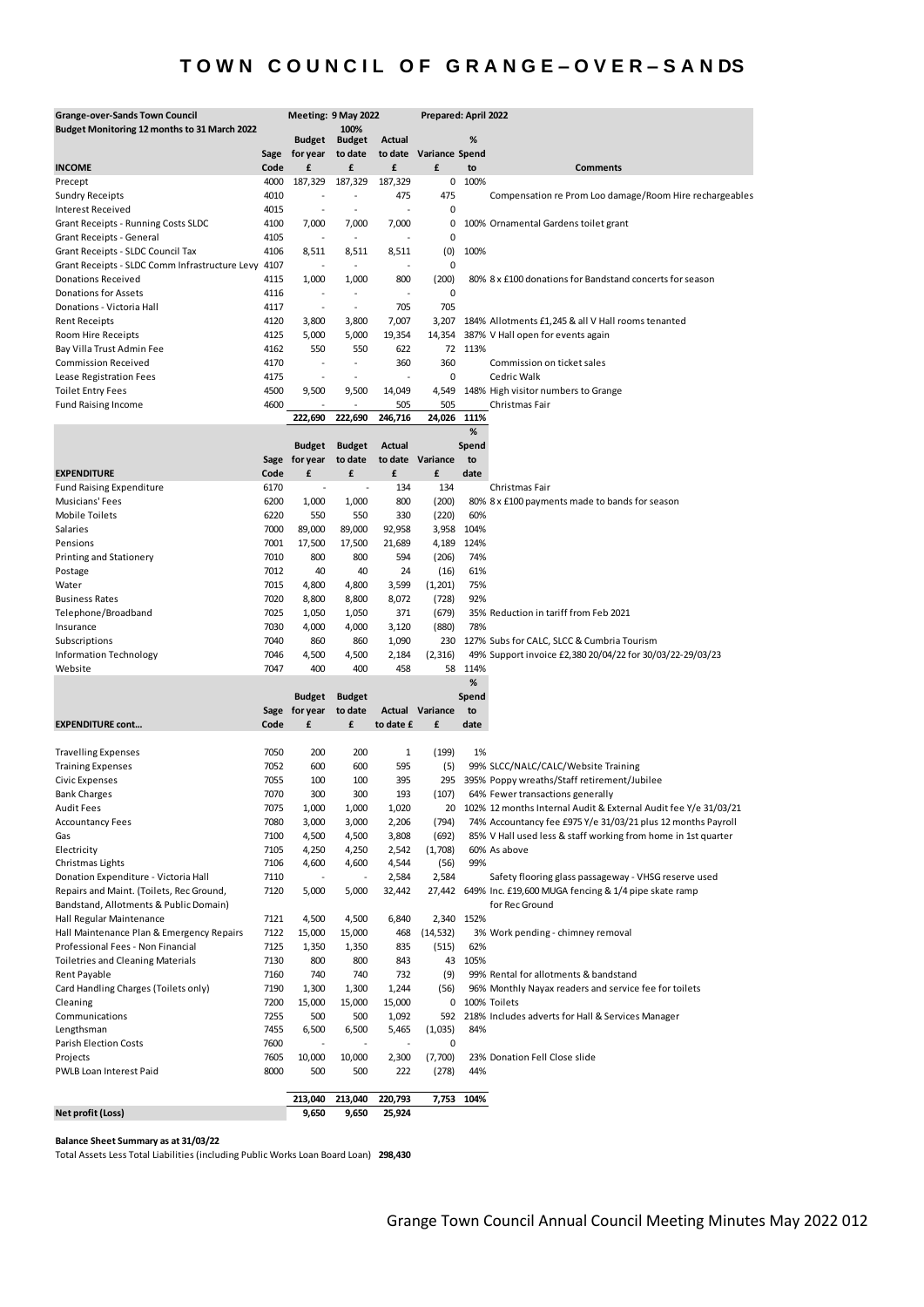| C <sub>2</sub> /13 | Appointments to Committees (Standing Item - Annual Town Council<br>13<br>Meeting)                                                                                                                         |  |  |  |  |  |  |  |
|--------------------|-----------------------------------------------------------------------------------------------------------------------------------------------------------------------------------------------------------|--|--|--|--|--|--|--|
|                    | a. Members noted the Staffing Committee Terms of Reference.                                                                                                                                               |  |  |  |  |  |  |  |
|                    | b. Members noted that the Chairman and Vice-Chairman were members of this Committee.                                                                                                                      |  |  |  |  |  |  |  |
|                    | c. Members noted that it is good practice to appoint the previous years' Chairman and Vice-<br>Chairman, if re-elected to the Council, for continuity of line-management for staff.                       |  |  |  |  |  |  |  |
|                    | d. Members considered appointments to the Staffing Committee for the 2022/23 Council<br>Year.                                                                                                             |  |  |  |  |  |  |  |
|                    | <b>RESOLVED</b>                                                                                                                                                                                           |  |  |  |  |  |  |  |
|                    | That Cllrs. Thomas, Walmsley, Mason and Handley were voted to the Staffing Committee for<br>the 2022/23 Council Year.                                                                                     |  |  |  |  |  |  |  |
| C <sub>2</sub> /14 | Members External Office Holders 2022-23 (Standing Item - Annual Town<br>14<br>Council Meeting)                                                                                                            |  |  |  |  |  |  |  |
|                    | Members reviewed the approved appointments for the previous year, noting that Tracy<br>Hathorn and Peter Endsor resigned from the Council during the year.                                                |  |  |  |  |  |  |  |
|                    | Members noted that Cllrs. E. Walmsley and Logan were appointed as representatives to Save<br>Grange Lido Community Benefit Society in December 2021.                                                      |  |  |  |  |  |  |  |
|                    | Members noted that Mrs Strawbridge was happy to continue as the Council's representative<br>on the Cartmel Old Grammar Foundation Trust. Mrs Strawbridge was thanked.                                     |  |  |  |  |  |  |  |
|                    | Members considered appointments for the new Council year 2022-23.                                                                                                                                         |  |  |  |  |  |  |  |
|                    | <b>RESOLVED</b>                                                                                                                                                                                           |  |  |  |  |  |  |  |
|                    | i)<br>That Men in Sheds would be approached to see if they still wanted a<br>representative.                                                                                                              |  |  |  |  |  |  |  |
|                    | That the approved Member External Office Holders 2022-23 were as follows:<br>ii)                                                                                                                          |  |  |  |  |  |  |  |
|                    | <b>Members External Office Holders 2022-23</b>                                                                                                                                                            |  |  |  |  |  |  |  |
|                    | <b>CALC District Association - Town Clerk</b><br>a.<br>Grange in Bloom - Cllr. Mason<br>b.<br>Nutwood Patients Group - Cllr. Thomas<br>c.<br>Furness Line Community Rail Partnership - Cllr. Thomas<br>d. |  |  |  |  |  |  |  |

- e. Bay Villa Trust All Councillors
- f. Cartmel Old Grammar Foundation Jane Strawbridge (nominated by GTC)
- g. The Civic Society Cllr. Handley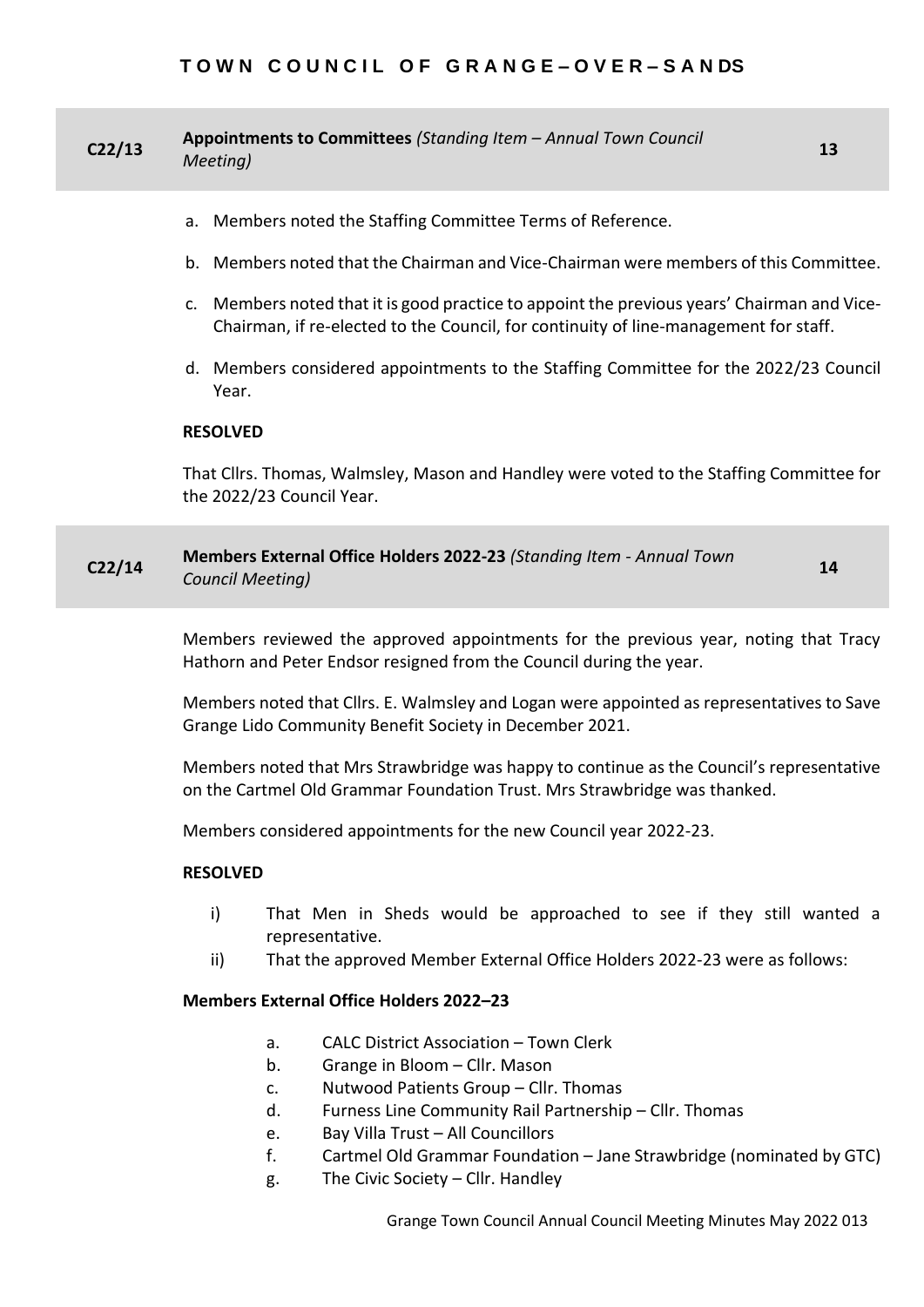- h. Friends of Kents Bank Station and Foreshore Cllr. Greenway
- i. Victoria Hall Support Group Cllr. Handley
- j. Christmas Tree Committee Cllr. Logan
- k. National Park Southern Boundary Partnership Cllrs. Greenway and Bailey
- l. Morecambe Bay Partnership Cllrs. Greenway, Handley, Bailey and Thomas
- m. Grange Chamber of Trade and Hoteliers Association Cllr. A. Walmsley
- n. Grange and Peninsula Well-being Hub (GAP) Cllr. Bailey
- o. U3A Cllr. Handley
- p. Cumbria Better Connected Cllr. Thomas
- q. PEAT Greening Campaign Cllrs. Thomas and Handley
- r. Save Grange Lido Community Benefit Society Cllrs. Logan and E. Walmsley

**C22/15 Memberships** *(Standing Item – Annual Town Council Meeting)* **15**

Members reviewed the Council's and employees' memberships noting that the membership of the following bodies required approval for renewal (paid from budget for Subscriptions):

- a. Society of Local Council Clerks (SLCC).
- b. Cumbria Association of Local Councils (CALC) and National Association of Local Councils (NALC) combined annual membership.
- c. NALC *Local Council Review* (publication).

#### **RESOLVED**

- i) That the Society of Local Council Clerks (SLCC) annual membership for Town Clerk due in May, amount to be confirmed, payment approved in June, was approved.
- ii) That the Cumbria Association of Local Councils (CALC) and National Association of Local Councils (NALC) combined annual membership renewal for Council due now, cost £573.32 was approved.
- iii) That the NALC Local Council Review (publication) annual subscription amount to be confirmed, payment approved in June, was approved.

*District Cllr. Fiona Hanlon left the meeting.*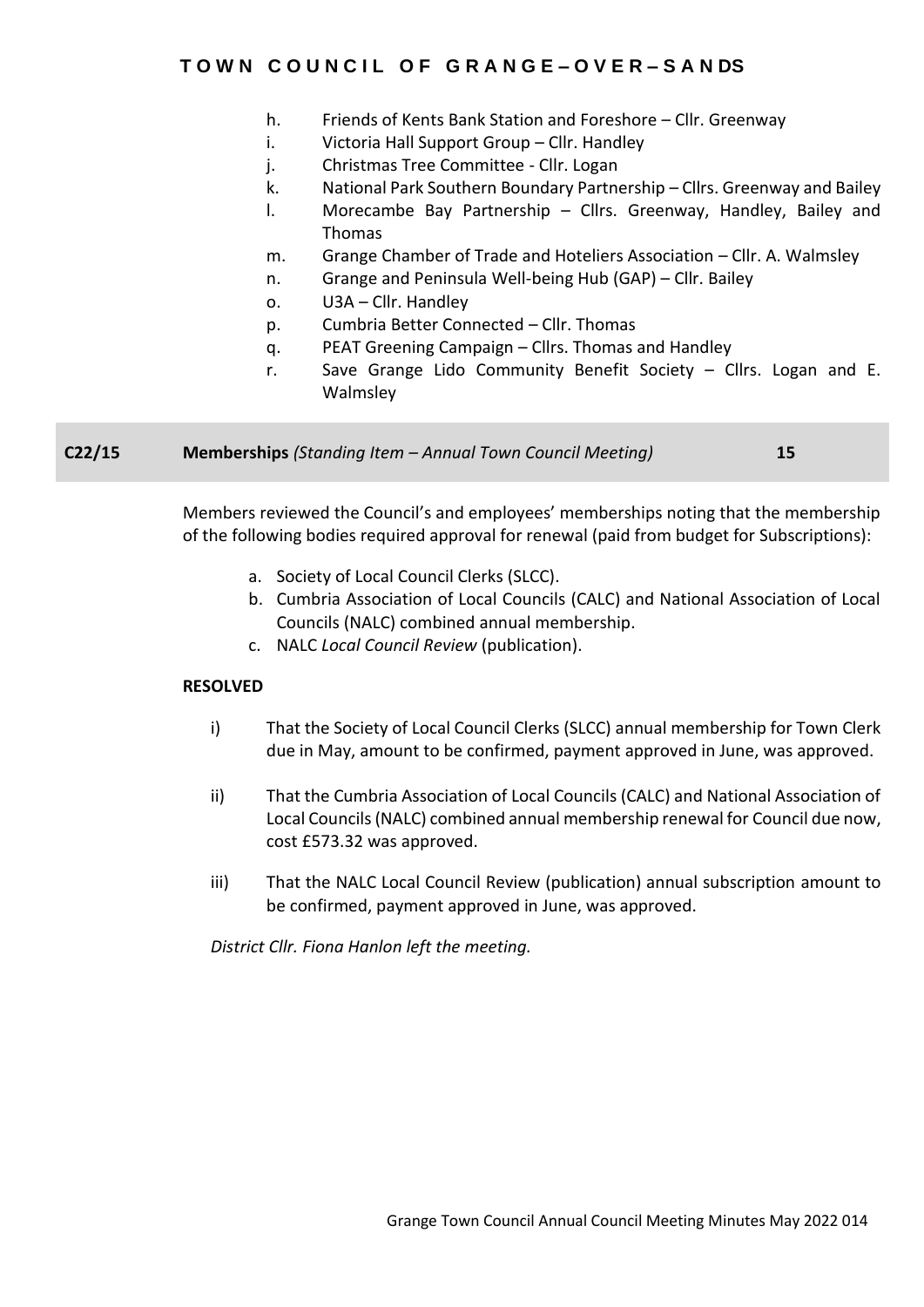# **C22/16 Statutory Document Review** *(Standing Item – Annual Town Council Meeting)* **<sup>16</sup>**

- a. Members noted that it is a statutory duty to review the Standing Orders, Financial Regulations and Delegation Scheme at the Annual Meeting of the Town Council in May.
- b. Members considered the reviewed Standing Orders, Financial Regulations and Delegation Scheme, noting that no amendments had been made, or were recommended, or were required by legislation*.*

# **RESOLVED**

That the reviewed Standing Orders, Financial Regulations and Delegation Scheme were approved.

# **C22/17 Council Policies and Procedures** *(Standing Item – Annual Town Council Meeting)* **<sup>17</sup>**

#### a. **Review Schedule**

Members considered the review schedule for Council policies and procedures.

#### **RESOLVED**

That the review schedule for Council policies and procedures was approved.

*Unitary Councillor Jenny Boak left the meeting.*

# b. **Annual Reviews**

Members considered the annual review of the following polices, noting that no material changes had been made, or were recommended:

- i) Complaints Policy
- ii) Data Protection
- iii) Disciplinary Policy and Procedure
- iv) Disciplinary Rules
- v) Equal Opportunities
- vi) Freedom of Information
- vii) Grievance Procedure
- viii)Health and Safety
- ix) Meetings Part 2 Exclusions
- x) Model Publication Scheme
- xi) Press and Media
- xii) Privacy Notice
- xiii)Recruitment and Selection
- xiv)Social Media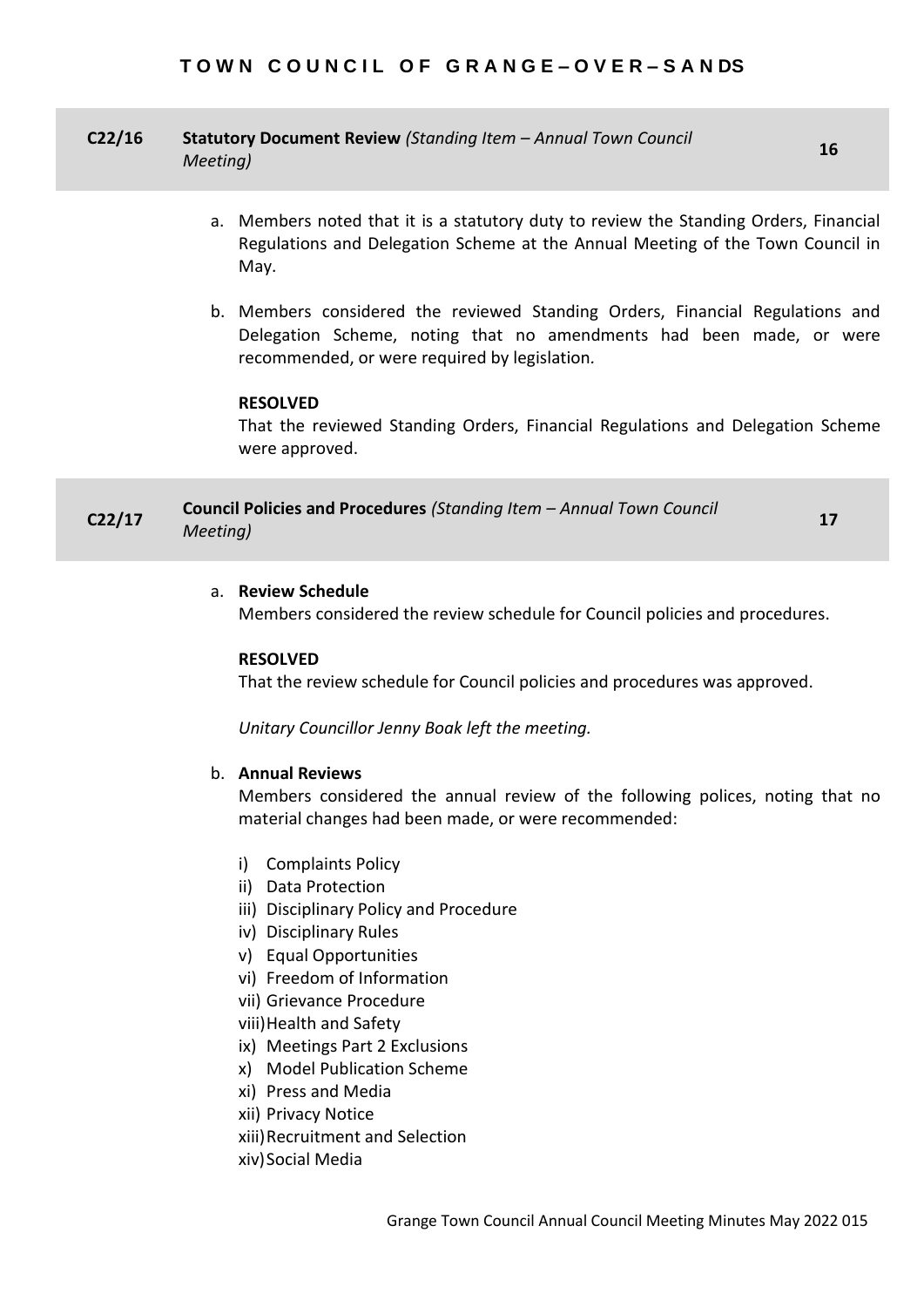# **RESOLVED**

That the annually reviewed policies, as listed, were approved.

# c. **Reviews due 2022**

Members noted that the following polices had been reviewed, as scheduled, and no material changes made or recommended:

- i) Risk Management
- ii) Procurement
- iii) Volunteers

#### **RESOLVED**

That the reviewed Risk Management, Procurement and Volunteer polices were approved.

# d. **Course of Business Activity**

Members noted that policies are reviewed or created in the course of business and that the Council adopted the following during the past year*:*

Revised Councillor Code of Conduct (approved October 2021).

**C22/18 Meeting Dates** *(Standing Item – Annual Town Council Meeting)* **18**

Members considered the dates, times and place of ordinary meetings of the full council including the Annual Town Meeting and Annual Town Council meeting and noted that dates, times and place of council committee meetings will be decided, as necessary*.*

#### **RESOLVED**

That the dates, times and place of ordinary meetings of the full council including the Annual Town Meeting and Annual Town Council meeting were approved as follows:

#### **Full Council Meeting Dates**

#### **7pm, Victoria Hall, Grange-over-Sands**

**2022 – 2023**

Monday 13 June 2022

Monday 11 July 2022

Monday 8 August 2022

No meeting in September

Monday 10 October 2022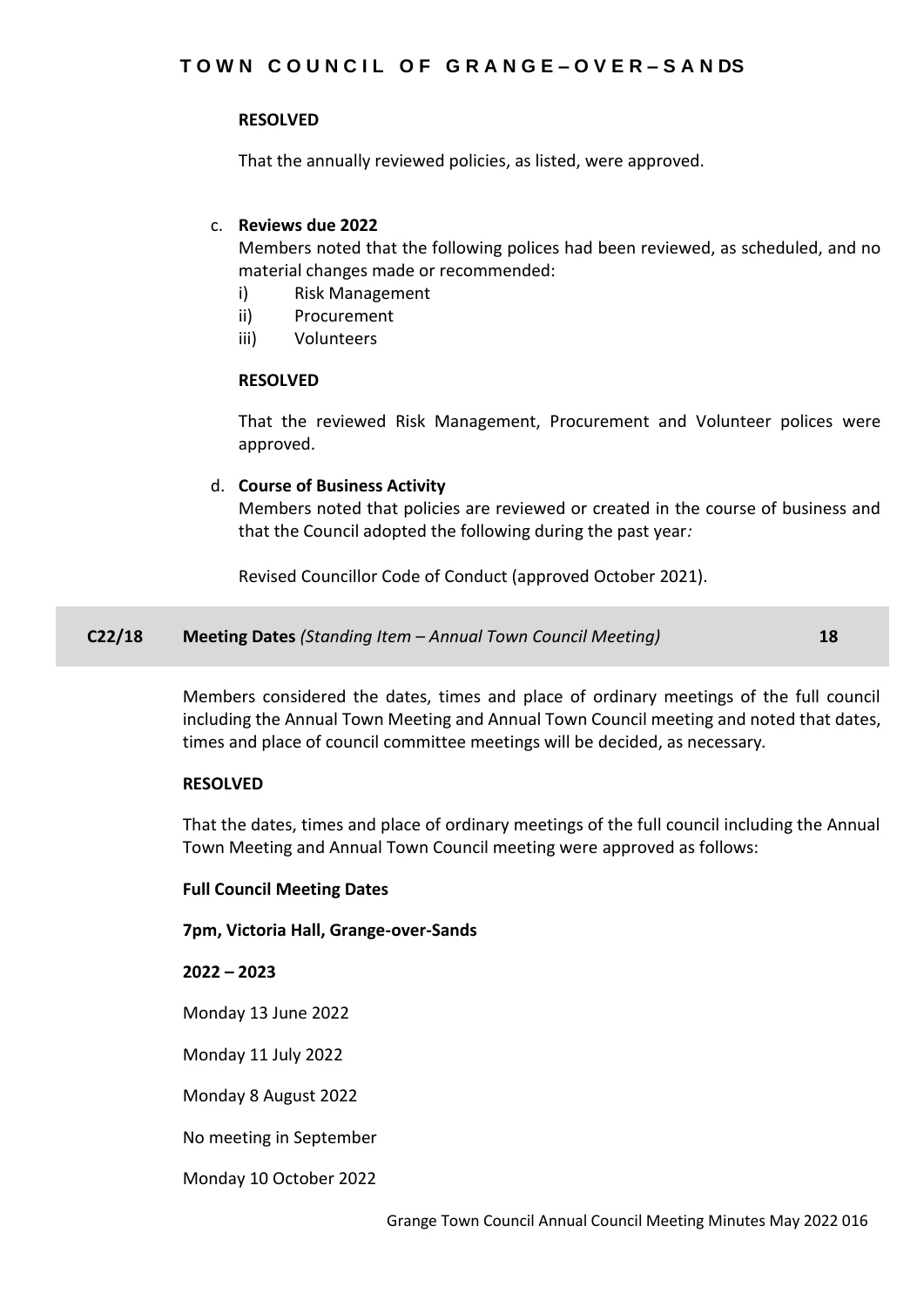Monday 14 November 2022

Monday 12 December 2022

Monday 9 January 2023

Monday 13 February 2023

Monday 13 March 2023

Monday 3 April 2023

Annual Town Council – Monday 15 May 2023

*Note – dates below will be formally agreed May 2023*

Monday 12 June 2023

Monday 10 July 2023

Monday 14 August 2023

No meeting in September

Monday 9 October 2023

Monday 13 November 2023

Monday 11 December 2023

# **C22/19 Updates from Members 19**

Members received the following updates from Councillors on works in progress and meetings and events attended, including:

# **Cllr. Thomas – Councillor Surgery**

A surgery was held with Cllr. Logan and District Cllr. Peter Endsor. No members of the public attended.

District Councillor Fiona Hanlon and the new Unitary Councillors will be invited to attend the next surgery.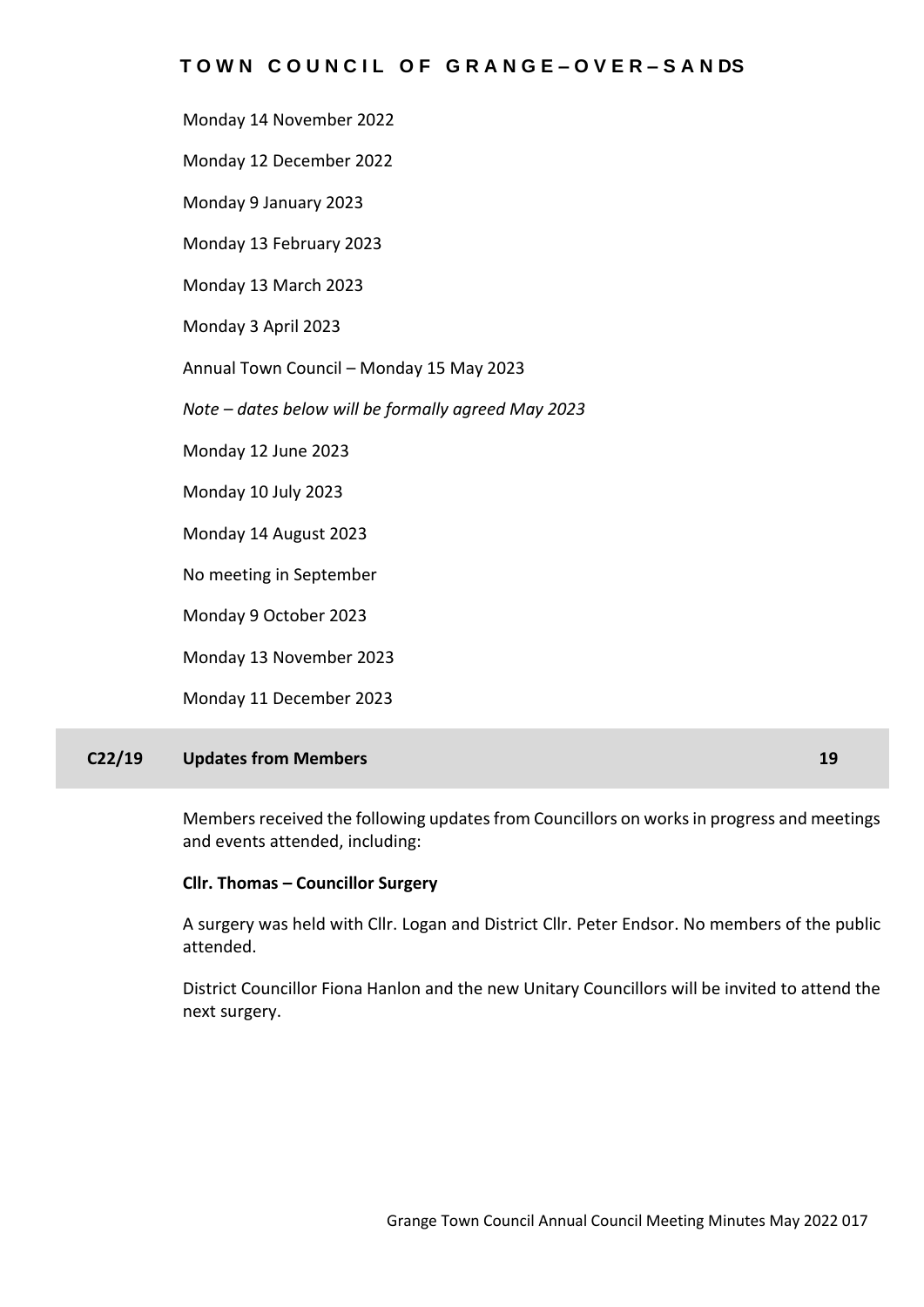#### **C22/20 Street Naming and Numbering Addressing Guidance and Policy 20**

Members noted correspondence from South Lakeland District Council further to their consultation on this matter. SLDC now request developers to liaise directly with Parish or Town Councils regarding street name proposals for a new street consisting of 5 or more properties. The local Parish or Town Council must support the new street name.

#### **C22/21 Christmas 21**

Members considered renewal of Christmas lights contract with Lite Ltd. for 2022-2026.

#### **RESOLVED**

That the contract to provide installation, maintenance and storage of Christmas lights with Lite Ltd. for 2022-2026, annual cost £4,751 (ex-Vat), was approved.

#### **C22/22 Public Conveniences 22**

#### **Maintenance Review – Church Hill**

To note that a condition review of the Church Hill facilities was undertaken to identify maintenance needs and works costing £3,800 were completed.

#### **C22/23 Victoria Hall 23**

#### a. **Victoria Hall Risk Assessment**

Members noted that LOLER (Lifting Operations and Lifting Equipment Regulations 1998) tests on the stage scenery bars have been completed. This is a safety requirement that is ideally done every other year. It has not been done since 2018 due to the Covid-19 pandemic.

Northern Stage (now Torpedo) did the work for £1,222.68 (ex-Vat). Another quote, from Custom Group, was £3,120.21 (ex-Vat).

# b. **Listed Building Consent SL/2022/0037**

Members noted that SLDC has granted Listed Building Consent to remove the rear chimney to prevent damp ingress, and the building works approved in January 2022 can now go ahead.